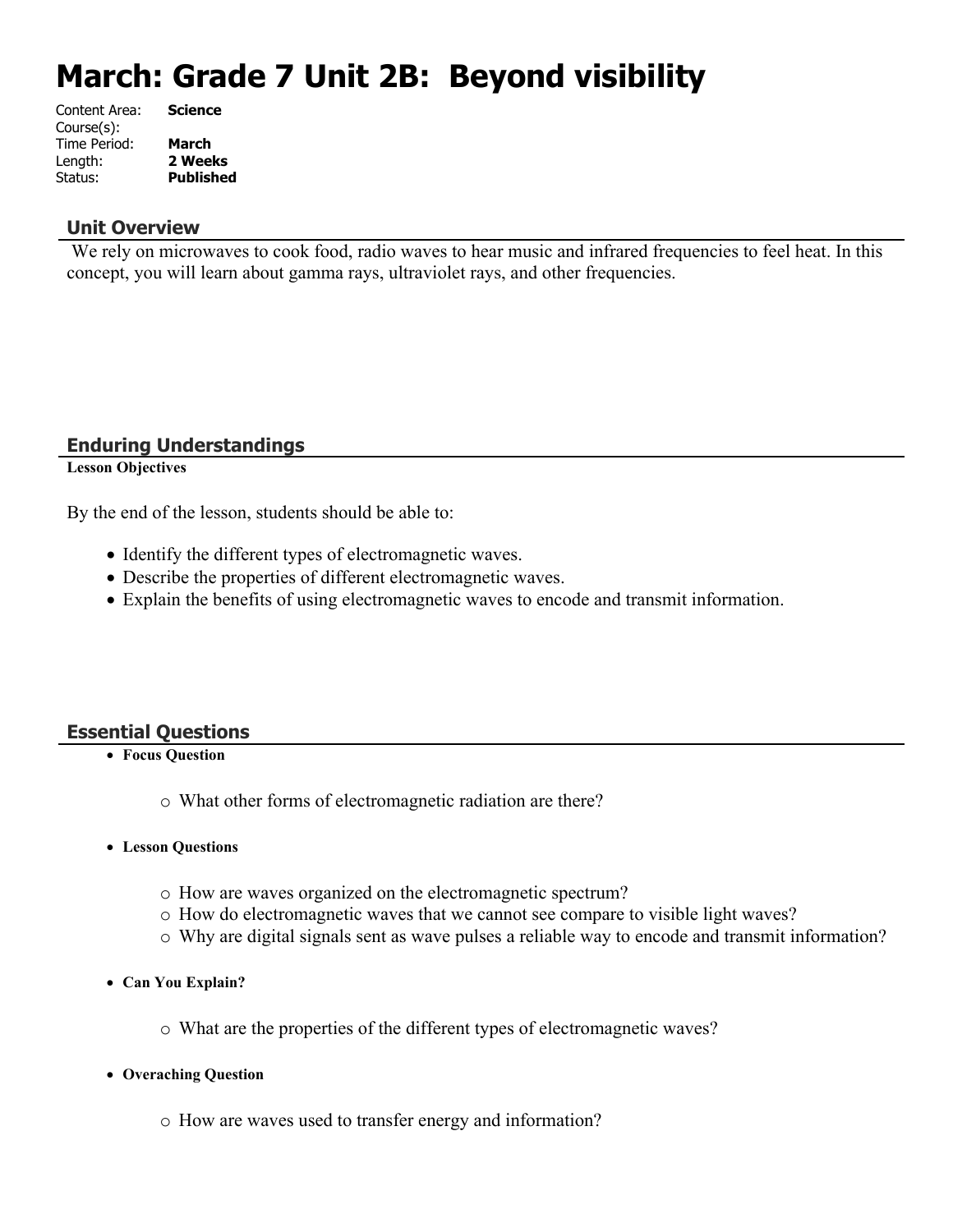# **Instructional Strategies & Learning Activities DISCOVERY TECHBOOK LESSONS:**

#### **[The Five Es](https://app.discoveryeducation.com/learn/techbook/units/0eb7a0d2-f81f-4021-a6a6-10cacdb31920/concepts/912a28c3-9599-4f28-8b7a-9dfd13ab17c7/lesson/sections/bece773c-019d-4cae-9d70-5df37ff9e1d4)**

• [The Five E Instructional Model](https://app.discoveryeducation.com/learn/techbook/units/0eb7a0d2-f81f-4021-a6a6-10cacdb31920/concepts/912a28c3-9599-4f28-8b7a-9dfd13ab17c7/lesson/sections/bece773c-019d-4cae-9d70-5df37ff9e1d4#66180d73-669a-43c2-a41f-586214f96872)

Science Techbook follows the 5E instructional model. As you plan your lesson, the provided Model Lesson includes strategies for each of the 5Es.

• [Engage \(45–90 minutes\)](https://app.discoveryeducation.com/learn/techbook/units/0eb7a0d2-f81f-4021-a6a6-10cacdb31920/concepts/912a28c3-9599-4f28-8b7a-9dfd13ab17c7/lesson/sections/bece773c-019d-4cae-9d70-5df37ff9e1d4#bf236780-7038-4200-b912-41641b858ecb)

Students are presented with X-rays as an example of light waves the human eye cannot detect directly. Students begin to formulate ideas around the Can You Explain? (CYE) question.

• [Explore \(135 minutes\)](https://app.discoveryeducation.com/learn/techbook/units/0eb7a0d2-f81f-4021-a6a6-10cacdb31920/concepts/912a28c3-9599-4f28-8b7a-9dfd13ab17c7/lesson/sections/bece773c-019d-4cae-9d70-5df37ff9e1d4#6c5bd186-db92-4fa3-b483-43fec11ef8ec)

Students learn to describe waves and their properties and use this knowledge to compare visible and nonvisible light. They explore the use of nonvisible light waves as a mean of communicating over long distance.

• [Explain \(45–90 minutes\)](https://app.discoveryeducation.com/learn/techbook/units/0eb7a0d2-f81f-4021-a6a6-10cacdb31920/concepts/912a28c3-9599-4f28-8b7a-9dfd13ab17c7/lesson/sections/bece773c-019d-4cae-9d70-5df37ff9e1d4#f27f5c0f-789f-40a3-9861-82384fa45324)

Students construct scientific explanations to the CYE question by including evidence of how the properties of different types of electromagnetic waves differ when comparing different wavelengths of light in the electromagnetic spectrum.

• [Elaborate with STEM \(45–135 minutes\)](https://app.discoveryeducation.com/learn/techbook/units/0eb7a0d2-f81f-4021-a6a6-10cacdb31920/concepts/912a28c3-9599-4f28-8b7a-9dfd13ab17c7/lesson/sections/bece773c-019d-4cae-9d70-5df37ff9e1d4#cfa589a1-3d9c-4567-85e0-e569b99136fe)

Students apply their understanding of nonvisible light as they learn about X-ray crystallography, consider how these waves are used in global positioning systems, and how these waves are used in their daily lives.

• [Evaluate \(45–90 minutes\)](https://app.discoveryeducation.com/learn/techbook/units/0eb7a0d2-f81f-4021-a6a6-10cacdb31920/concepts/912a28c3-9599-4f28-8b7a-9dfd13ab17c7/lesson/sections/bece773c-019d-4cae-9d70-5df37ff9e1d4#b588b0cb-eab1-47fb-ae8c-a4d2151a934f)

Students are evaluated on the state science standards, as well as Standards in ELA/Literacy and Standards in Math standards, using Board Builder and the provided concept summative assessments.

### **Integration of Career Exploration, Life Literacies and Key Skills**

Students work together in groups to research how our understanding of the electromagnetic spectrum has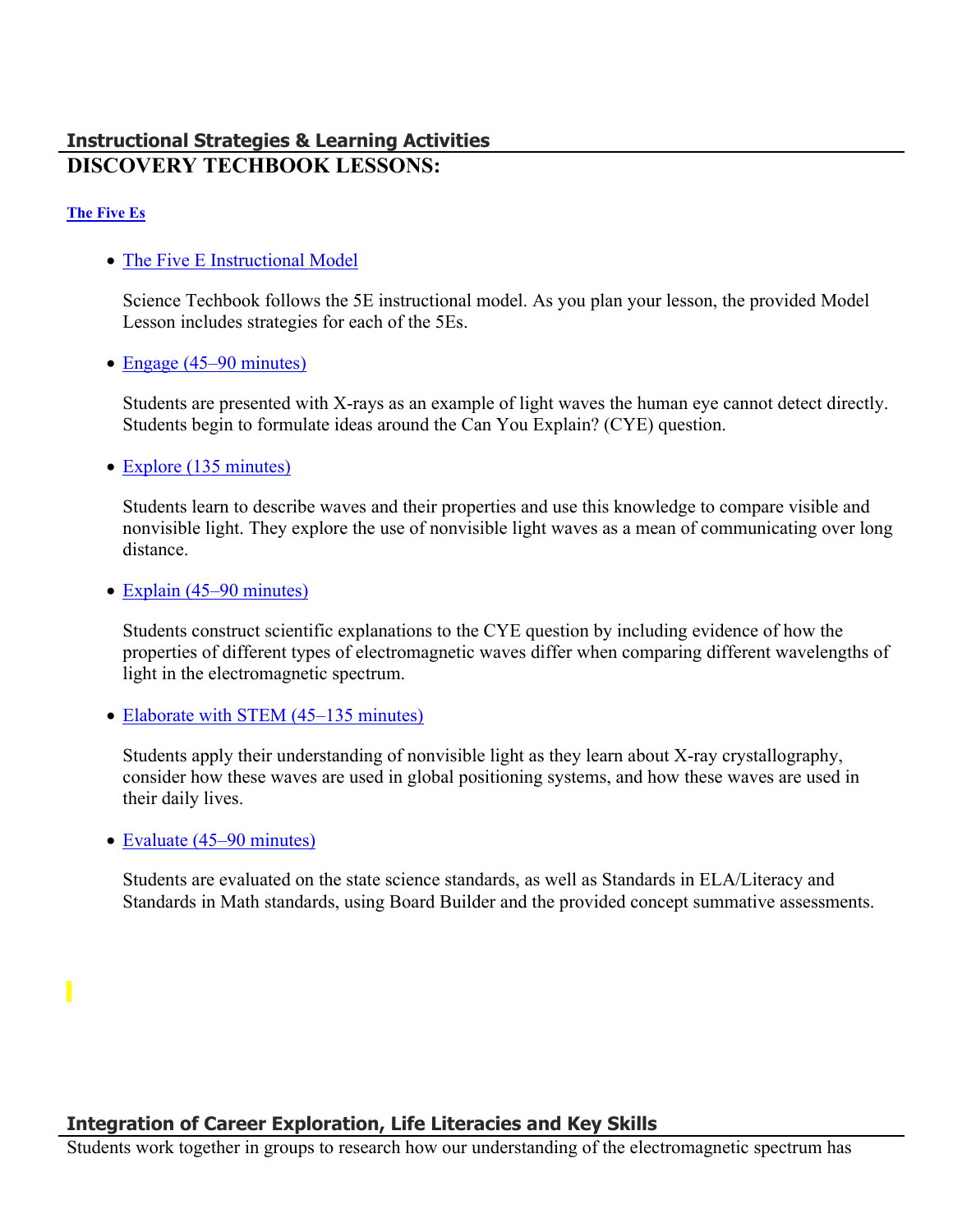changed human civilization for the better locally and globally. The students will research the history of inventions that utilize different parts of the electromagnetic spectrum: microwaves, television, x-rays, etc...

| <b>CRP.K-12.CRP2</b> | Apply appropriate academic and technical skills.                                                                                                                                                                                        |
|----------------------|-----------------------------------------------------------------------------------------------------------------------------------------------------------------------------------------------------------------------------------------|
|                      | Digital tools make it possible to analyze and interpret data, including text, images, and<br>sound. These tools allow for broad concepts and data to be more effectively<br>communicated.                                               |
| <b>CRP.K-12.CRP5</b> | Consider the environmental, social and economic impacts of decisions.                                                                                                                                                                   |
| CRP.K-12.CRP4        | Communicate clearly and effectively and with reason.                                                                                                                                                                                    |
|                      | An individual's strengths, lifestyle goals, choices, and interests affect employment and<br>income.                                                                                                                                     |
|                      | Increases in the quantity of information available through electronic means have<br>heightened the need to check sources for possible distortion, exaggeration, or<br>misrepresentation.                                                |
| CRP.K-12.CRP11       | Use technology to enhance productivity.                                                                                                                                                                                                 |
| CRP.K-12.CRP9        | Model integrity, ethical leadership and effective management.                                                                                                                                                                           |
| CAEP.9.2.8.B.4       | Evaluate how traditional and nontraditional careers have evolved regionally, nationally,<br>and globally.                                                                                                                               |
| CRP.K-12.CRP8        | Utilize critical thinking to make sense of problems and persevere in solving them.                                                                                                                                                      |
| <b>CRP.K-12.CRP7</b> | Employ valid and reliable research strategies.                                                                                                                                                                                          |
|                      | Some digital tools are appropriate for gathering, organizing, analyzing, and presenting<br>information, while other types of digital tools are appropriate for creating text,<br>visualizations, models, and communicating with others. |
| TECH.9.4.8.TL.3      | Select appropriate tools to organize and present information digitally.                                                                                                                                                                 |
| <b>CRP.K-12.CRP6</b> | Demonstrate creativity and innovation.                                                                                                                                                                                                  |
| CAEP.9.2.8.B.1       | Research careers within the 16 Career Clusters ® and determine attributes of career<br>success.                                                                                                                                         |

# **Technolgy and Design Integration**

- -Google Chromebooks
- -Google appliations
- -Discovery education

-Scientific lab instrumentation provided by the teacher

| TECH.8.2.8.E.1   | Identify ways computers are used that have had an impact across the range of human<br>activity and within different careers where they are used. |
|------------------|--------------------------------------------------------------------------------------------------------------------------------------------------|
| TECH.8.1.8.A.CS2 | Select and use applications effectively and productively.                                                                                        |
| TECH.8.1.8.A.CS1 | Understand and use technology systems.                                                                                                           |

# **Interdisciplinary Connections**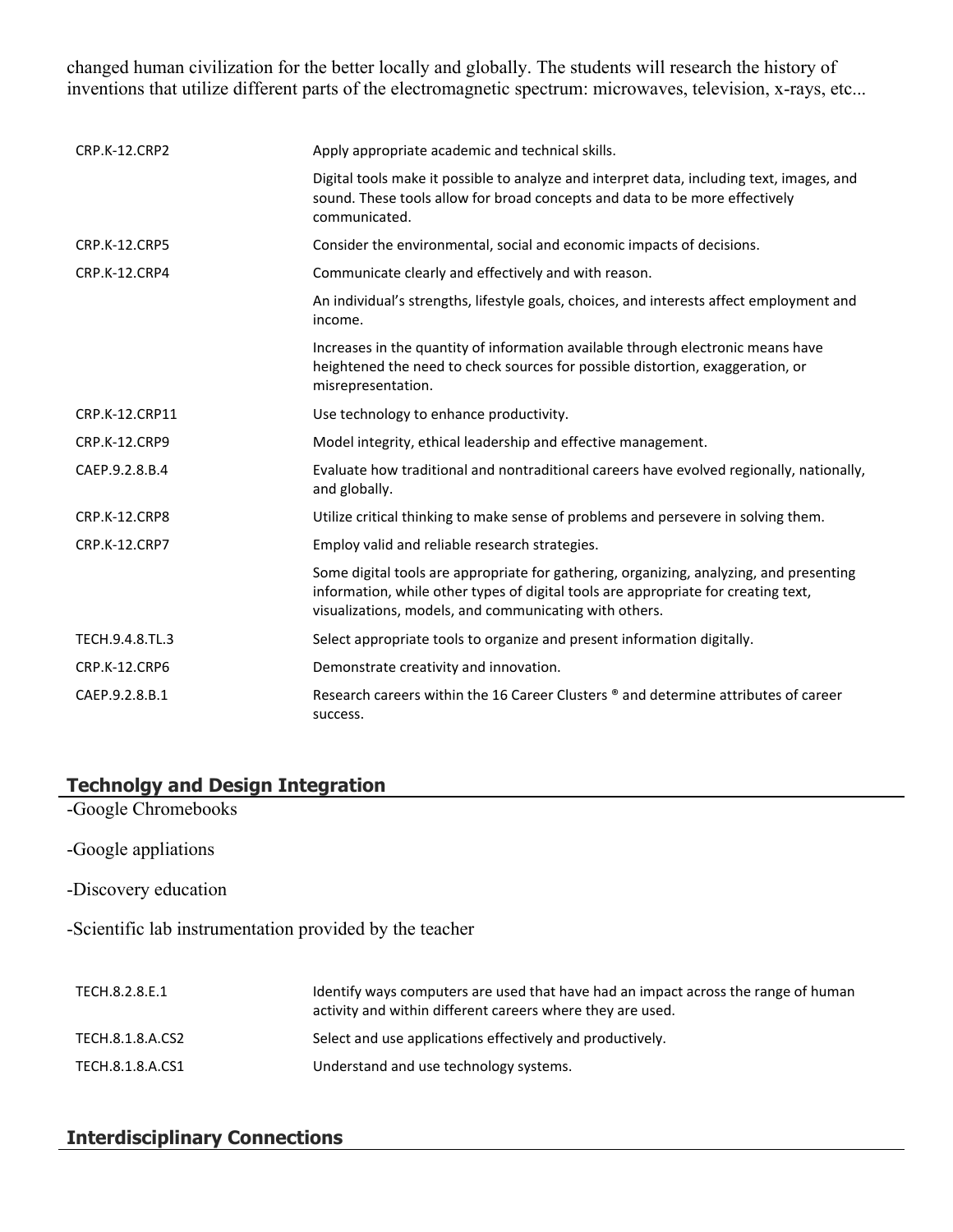| LA.WHST.6-8.1 | Write arguments focused on discipline-specific content.                                                                                                                                                                                                                                              |
|---------------|------------------------------------------------------------------------------------------------------------------------------------------------------------------------------------------------------------------------------------------------------------------------------------------------------|
| LA.WHST.6-8.7 | Conduct short research projects to answer a question (including a self-generated<br>question), drawing on several sources and generating additional related, focused<br>questions that allow for multiple avenues of exploration.                                                                    |
| LA.WHST.6-8.8 | Gather relevant information from multiple print and digital sources, using search terms<br>effectively; assess the credibility and accuracy of each source; and quote or paraphrase<br>the data and conclusions of others while avoiding plagiarism and following a standard<br>format for citation. |
| LA.WHST.6-8.9 | Draw evidence from informational texts to support analysis, reflection, and research.                                                                                                                                                                                                                |
| LA.WHST.6-8.2 | Write informative/explanatory texts, including the narration of historical events, scientific<br>procedures/experiments, or technical processes.                                                                                                                                                     |
| LA.RST.6-8.1  | Cite specific textual evidence to support analysis of science and technical texts.                                                                                                                                                                                                                   |
| LA.RST.6-8.2  | Determine the central ideas or conclusions of a text; provide an accurate summary of the<br>text distinct from prior knowledge or opinions.                                                                                                                                                          |
| LA.RST.6-8.3  | Follow precisely a multistep procedure when carrying out experiments, taking<br>measurements, or performing technical tasks.                                                                                                                                                                         |
| LA.RST.6-8.4  | Determine the meaning of symbols, key terms, and other domain-specific words and<br>phrases as they are used in a specific scientific or technical context relevant to grades 6-8<br>texts and topics.                                                                                               |
| LA.RST.6-8.5  | Analyze the structure an author uses to organize a text, including how the major sections<br>contribute to the whole and to an understanding of the topic.                                                                                                                                           |
| LA.RST.6-8.6  | Analyze the author's purpose in providing an explanation, describing a procedure, or<br>discussing an experiment in a text.                                                                                                                                                                          |
| MA.7.EE.B     | Solve real-life and mathematical problems using numerical and algebraic expressions and<br>equations.                                                                                                                                                                                                |
| LA.RST.6-8.7  | Integrate quantitative or technical information expressed in words in a text with a version<br>of that information expressed visually (e.g., in a flowchart, diagram, model, graph, or<br>table).                                                                                                    |
| LA.RST.6-8.8  | Distinguish among facts, reasoned judgment based on research findings, and speculation<br>in a text.                                                                                                                                                                                                 |
| LA.RST.6-8.9  | Compare and contrast the information gained from experiments, simulations, video, or<br>multimedia sources with that gained from reading a text on the same topic.                                                                                                                                   |
| LA.WHST.6-8.4 | Produce clear and coherent writing in which the development, organization, voice, and<br>style are appropriate to task, purpose, and audience.                                                                                                                                                       |
| LA.RST.6-8.10 | By the end of grade 8, read and comprehend science/technical texts in the grades 6-8 text<br>complexity band independently and proficiently.                                                                                                                                                         |
| LA.WHST.6-8.5 | With some guidance and support from peers and adults, develop and strengthen writing<br>as needed by planning, revising, editing, rewriting, or trying a new approach, focusing on<br>how well purpose and audience have been addressed.                                                             |
| LA.WHST.6-8.6 | Use technology, including the Internet, to produce and publish writing and present the<br>relationships between information and ideas clearly and efficiently.                                                                                                                                       |

#### **Differentiation**

**See differentiation suggestions in the above lessons.** 

# **Struggling students**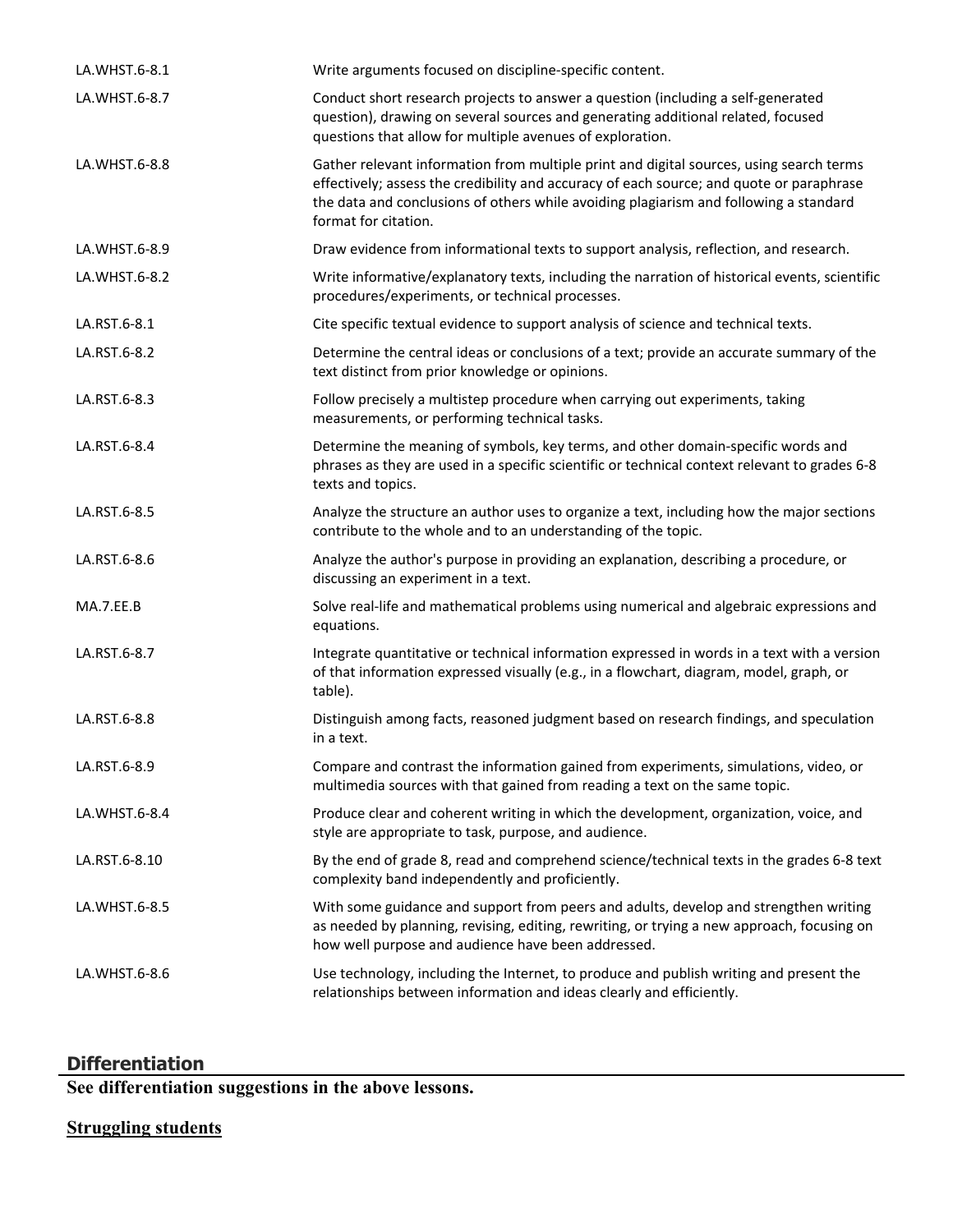- 1. Encourage students to stop the video segment "Television," included in the [Hands-On Activity:](https://app.discoveryeducation.com/player/view/assetGuid/d8c37a51-2f73-4af6-9d0c-6842dfbf0f5c)  [Television](https://app.discoveryeducation.com/player/view/assetGuid/d8c37a51-2f73-4af6-9d0c-6842dfbf0f5c) Signals at intervals and add information to their sketch of the broadcast process before resuming play.
- 2. Provide students with an image of a wave with all its descriptive features labeled. Leave these images up throughout the videos to give students a visual reference while they are learning about different wave propertie

#### 1. ELL

- 1. Remind students that they can use the closed captioning function to help them understand the narration as they view the video segments.
- 2. Encourage students to demonstrate their understanding by drawing concepts. For example, they can draw lights of different wavelengths to compare the differences in frequency.

#### Accelerated Learners:

- 1. Challenge students to discover other uses of waves (such as radio waves) for communicating information.
- 2. Challenge students to research other animals, such as bats, that use nonvisible waves such as sonar to echolocate.

[Differentiation in science](http://www.brighthubeducation.com/teaching-gifted-students/65181-differentiation-techniques-and-activities-in-the-classroom-for-gifted-students/) can be accomplished in several ways. Once you have given a pre-test to students, you know what information has already been mastered and what they still need to work on. Next, you design activities, discussions, lectures, and so on to teach information to students. The best way is to have two or three groups of students divided by ability level.

While you are instructing one group, the other groups are working on activities to further their knowledge of the concepts. For example, while you are helping one group learn the planet names in order, another group is researching climate, size, and distance from the moon of each planet. Then the groups switch, and you instruct the second group on another objective from the space unit. The first group practices writing the order of the planets and drawing a diagram of them.

Here are some ideas for the classroom when you are using differentiation in science:

- Create a tic-tac-toe board that lists different activities at different ability levels. When students aren't involved in direct instruction with you, they can work on activities from their tic-tac-toe board. These boards have nine squares, like a tic-tac-toe board; and each square lists an activity that corresponds with the science unit. For example, one solar system activity for advanced science students might be to create a power point presentation about eclipses. For beginning students, an activity might be to make a poster for one of the planets and include important data such as size, order from the sun, whether it has moons, and so on.
- Find websites on the current science unit that students can explore on their own.
- Allow students to work in small groups to create a project throughout the entire unit. For example, one group might create a solar system model to scale. Another group might write a play about the solar system. This is an activity these groups can work on while they are not working directly with you.

Differentiation in science gets students excited to learn because it challenges them to expand their knowledge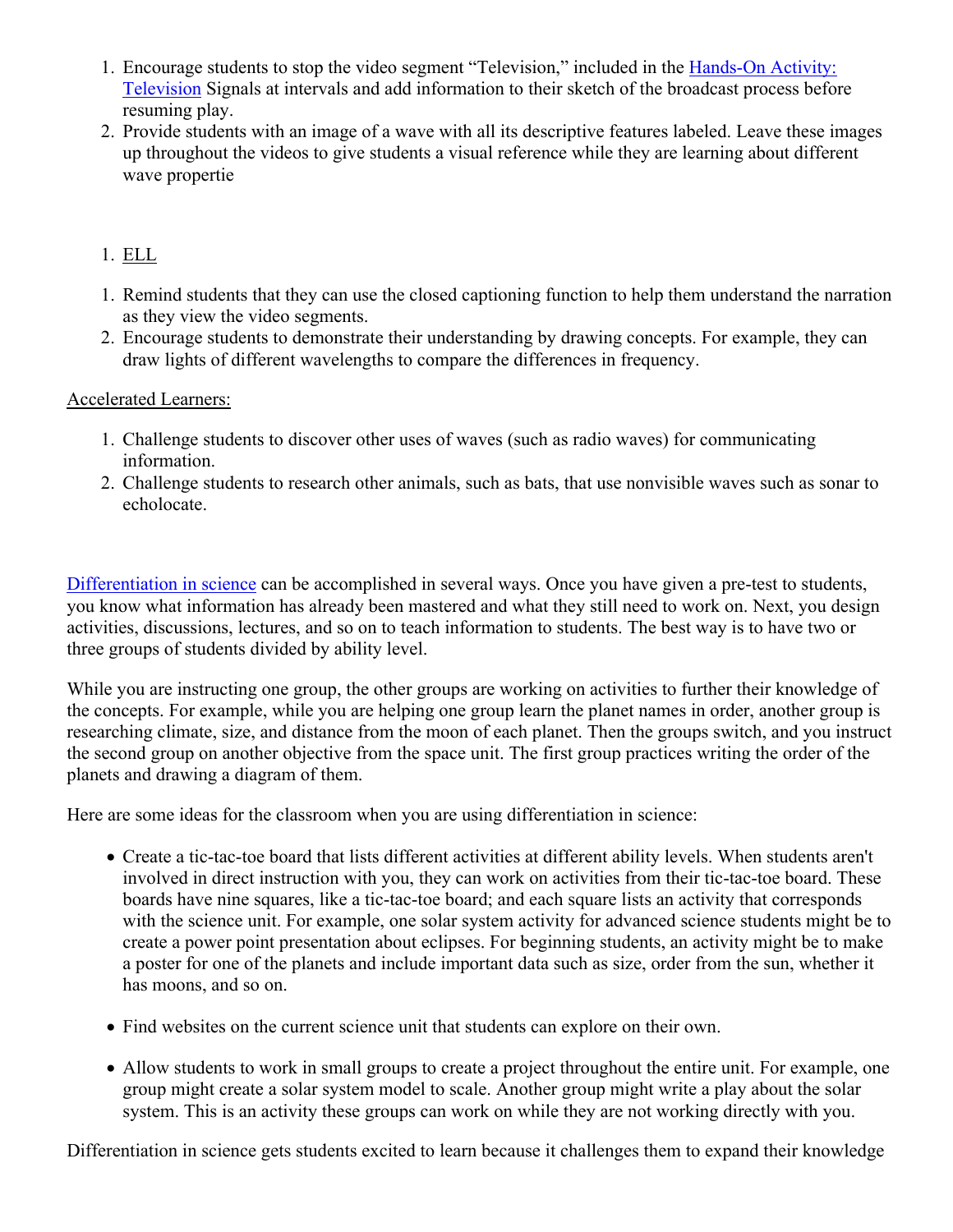and skills, instead of teaching the whole group concepts they have already mastered.

#### **Modifications & Accommodations**

Refer to QSAC EXCEL SMALL SPED ACCOMMOCATIONS spreadsheet in this discipline.

#### **Modifications and Accommodations used in this unit:**

In addition to differentiated instruction, IEP's and 504 accommocations will be utilized.

#### **Benchmark Assessments**

**Benchmark Assessments** are given periodically (e.g., at the end of every quarter or as frequently as once per month) throughout a school year to establish baseline achievement data and measure progress toward a standard or set of academic standards and goals.

#### **Schoolwide Benchmark assessments:**

Aimsweb benchmarks 3X a year

Linkit Benchmarks 3X a year

#### **Additional Benchmarks used in this unit:**

Benchmark assessments will be given Deceember and June.

#### **Formative Assessments**

Assessment allows both instructor and student to monitor progress towards achieving learning objectives, and can be approached in a variety of ways. **Formative assessment** refers to tools that identify misconceptions, struggles, and learning gaps along the way and assess how to close those gaps. It includes effective tools for helping to shape learning, and can even bolster students' abilities to take ownership of their learning when they understand that the goal is to improve learning, not apply final marks (Trumbull and Lash, 2013). It can include students assessing themselves, peers, or even the instructor, through writing, quizzes, conversation, and more. In short, formative assessment occurs throughout a class or course, and seeks to improve student achievement of learning objectives through approaches that can support specific student needs (Theal and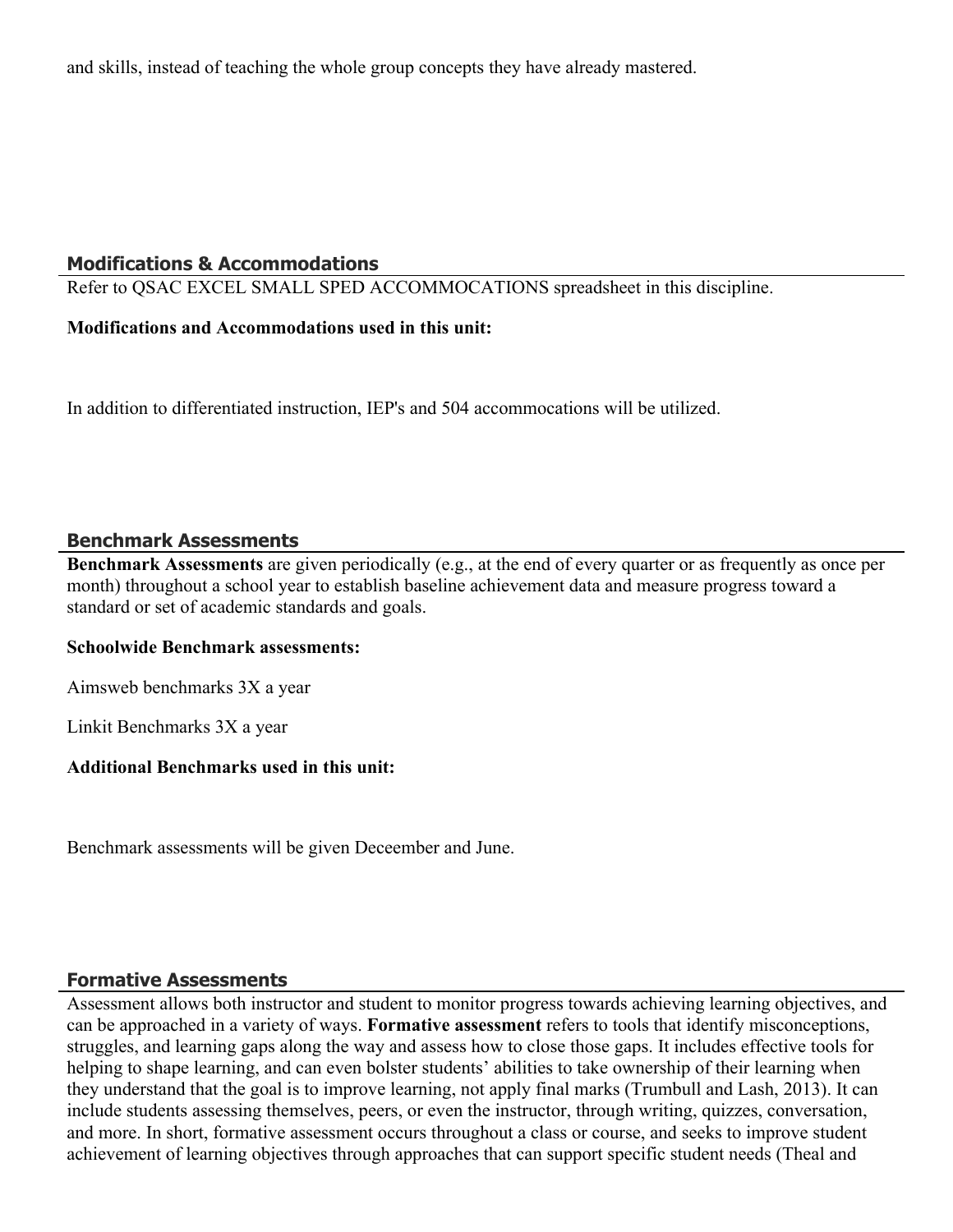Franklin, 2010, p. 151).

#### **Formative Assessments used in this unit:**

See assessments located in the unit link above

-Teacher-made assessments will be used as well

#### **Summative Assessments**

**Summative assessments** evaluate student learning, knowledge, proficiency, or success at the conclusion of an instructional period, like a unit, course, or program. Summative assessments are almost always formally graded and often heavily weighted (though they do not need to be). Summative assessment can be used to great effect in conjunction and alignment with formative assessment, and instructors can consider a variety of ways to combine these approaches.

#### **Summative assessments for this unit:**

See assessments located in the unit link above

-Teacher-made assessments will be used as well

# **Instructional Materials**

See materials located in Unit above.

Discovery Techbook

Teacher made materials

#### **Standards**

Emphasis is on a basic understanding that waves can be used for communication purposes. Examples could include using fiber optic cable to transmit light pulses, radio